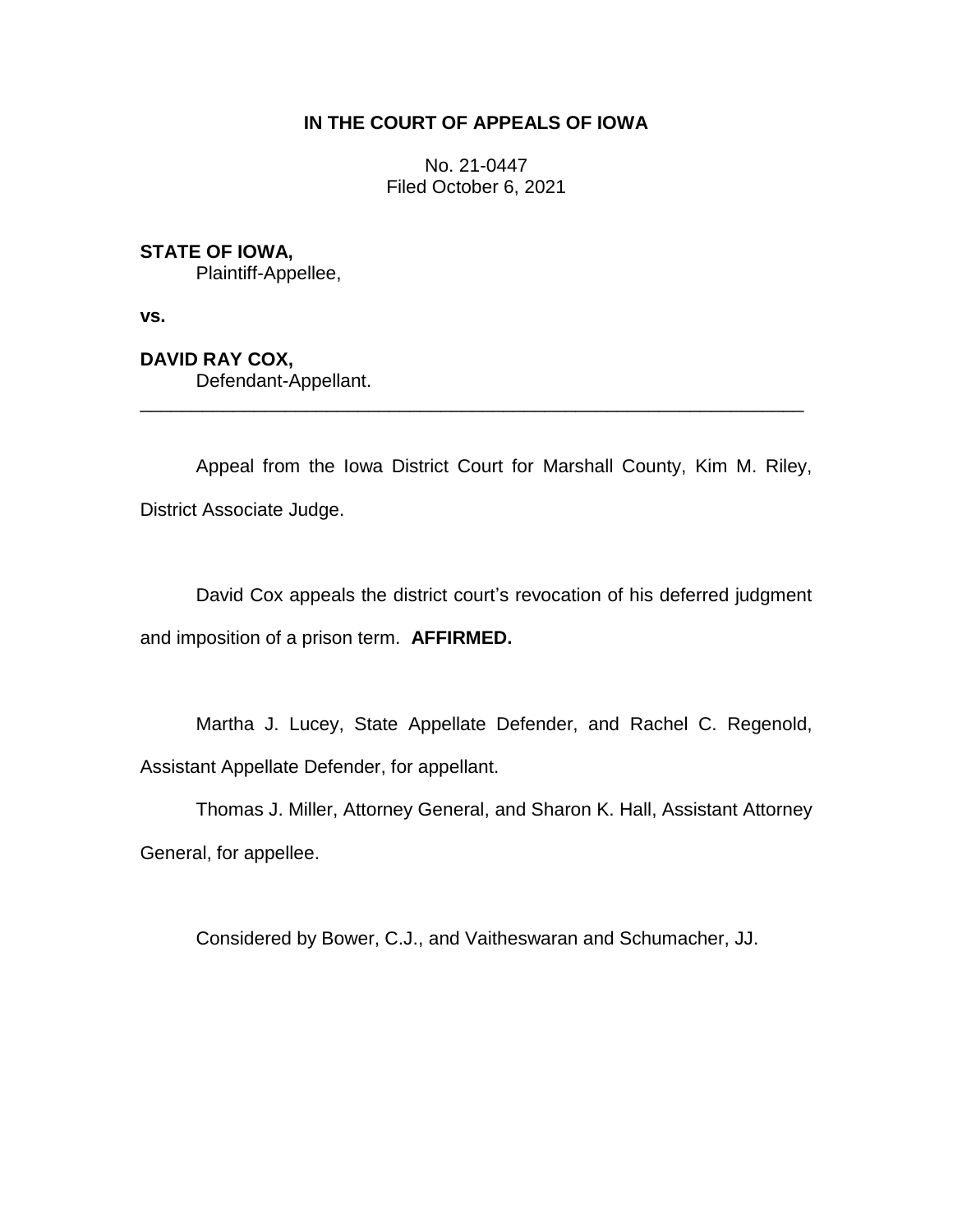## **VAITHESWARAN, Judge.**

 $\overline{a}$ 

David Cox entered an *Alford* plea to eluding, a class "D" felony. <sup>1</sup> He also pled guilty to two serious misdemeanors. The district court deferred judgment and placed Cox on probation.

Several months later, the State applied to revoke Cox's probation, citing several violations of his probation agreement. Cox admitted to testing positive for methamphetamine and using alcohol. The district court modified his sentence to provide that Cox "successfully complete inpatient substance abuse treatment." The court allowed Cox to "remain on probation . . . for the duration of the period of probation."

In time, the State filed a second application to revoke Cox's probation. The State asserted in part that Cox was arrested for possession of a controlled substance and drug paraphernalia. Cox admitted to several violations of his probation agreement. The district court revoked his deferred judgment on the felony eluding count.<sup>2</sup> The court adjudicated Cox guilty and sentenced him to a prison term not exceeding five years.

On appeal, Cox contends "the district court abused its discretion by imposing a prison sentence after revoking [his] deferred judgment." *See State v*. *Covel*, 925 N.W.2d 183, 187 (Iowa 2019) (setting forth standard of review). He notes that "[h]e was trying to juggle employment while maintaining his sobriety"

<sup>1</sup> An *Alford* plea is a variation of a guilty plea where the defendant does not admit participation in the acts constituting the crime but consents to the imposition of a sentence. *See North Carolina v*. *Alford*, 400 U.S. 25, 37 (1970).

 $2$  The court noted that Cox's probation on the misdemeanor counts had expired and "probation [was] unsuccessfully discharged."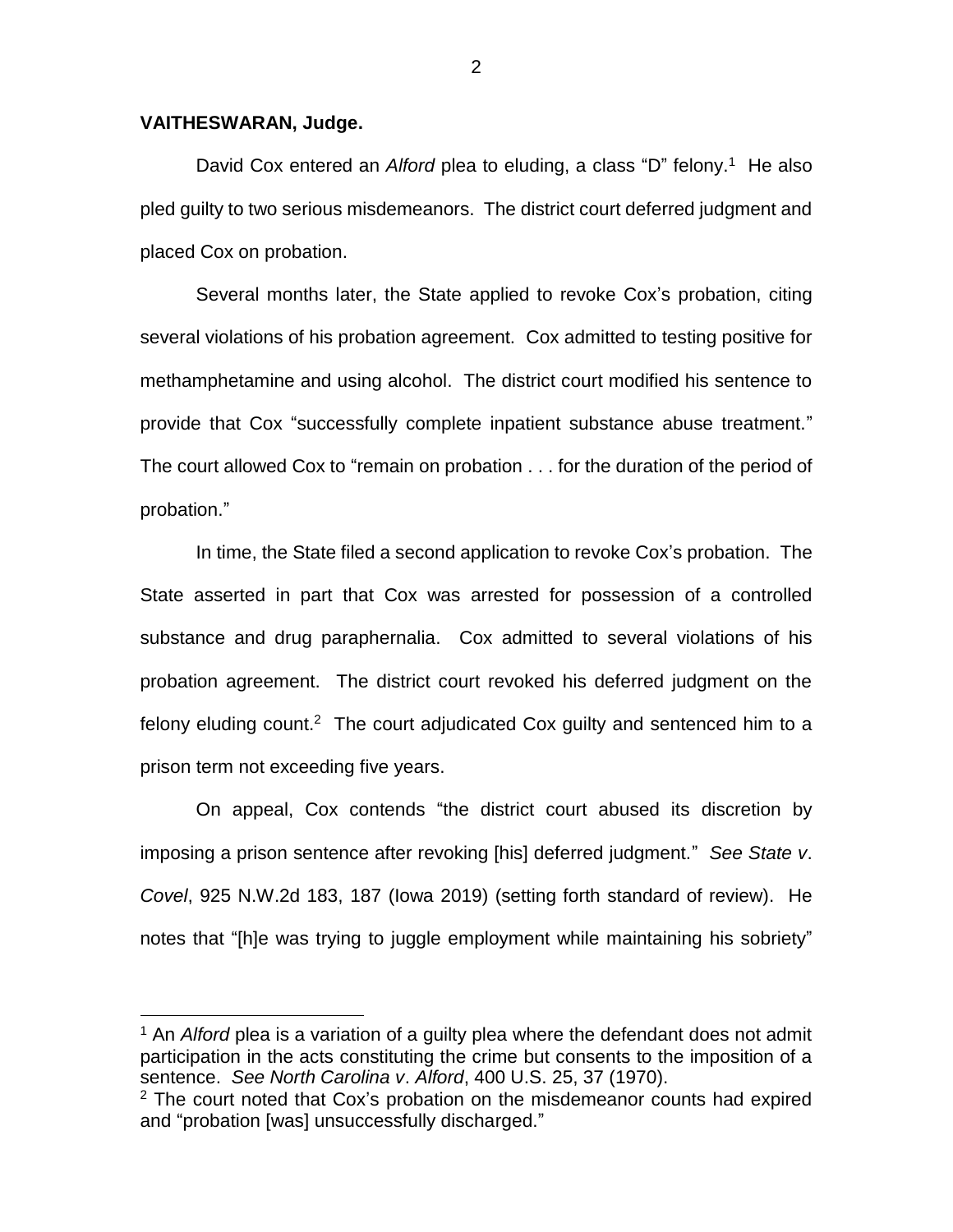and was "addressing some mental-health issues." He also cites "a work conflict that resulted in the end of his employment." In his view, "a structured, sober-living facility would be beneficial for him."

As in *Covel*, "the district court put a great deal of time and thought into its decision to revoke [the defendant's] probation." *Id*. at 188. The court explained that the deferred judgment he received was "something that is quite rare"—it was "kind of a second chance to allow that person to prove themselves to the Court and show that they are worthy of having this offense stricken from their record." In exchange, the court said, there was an expectation that "the person [would] display exemplary conduct while they were on probation" and "prove to the Court that this was kind of a one-off situation, kind of an isolated event, and that it is not likely to occur in the future." The court noted that, when Cox first violated his probation, he was allowed "to keep the benefit of the deferred judgment." He was sent "to the inpatient substance-abuse treatment program," which he completed, but "other problems" brought him to court again. After citing Cox's recent arrest on drug charges, the court summed up as follows: "[S]uffice it to say that this is not the kind of conduct that the Court would expect for someone who has received the benefit of a deferred judgment."

We discern no abuse of discretion in the court's reasons for imposing a prison sentence. The court presided over the first probation revocation proceeding and gave Cox the benefit of the doubt at the conclusion of that proceeding. The court appropriately considered Cox's ongoing violations following the proceeding. As Cox's probation parole officer stated, Cox's performance on probation was "[p]oor, at best."

3